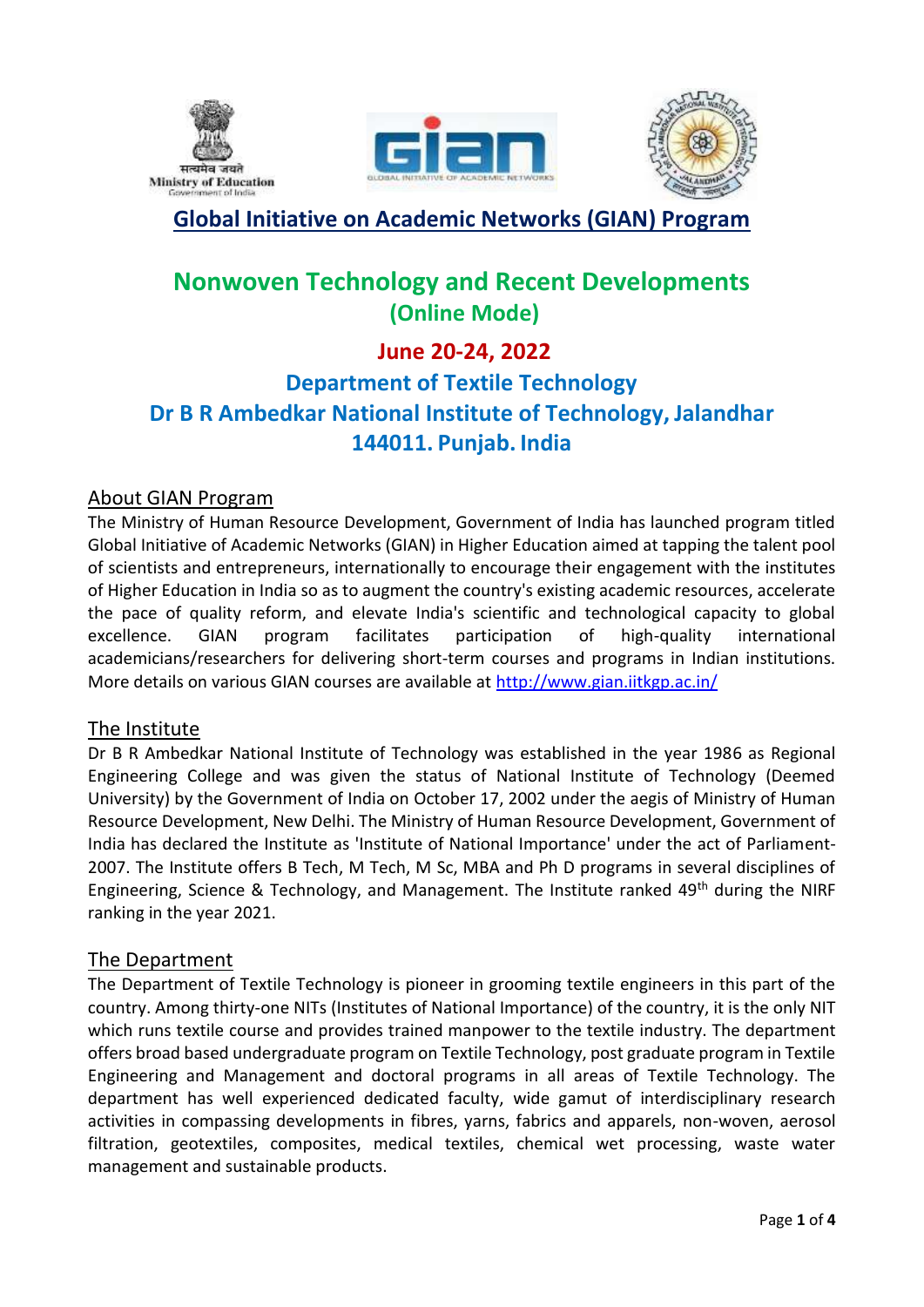## About the Program

Nonwoven fabrics are one of the several techniques used in the manufacture of fabrics; the others being weaving, knitting and braiding. However nonwoven fabric manufacturing process is the shortest route to manufacture fabrics, directly from fibres or polymers and the speeds of manufacturing are very high, which may correspond to paper manufacturing in some cases. Therefore, the cost of manufacturing nonwoven fabrics is very low as compared to woven and knitted fabrics. Moreover, different fabric structures can be produced for different applications ranging from the lofty waddings or insulations to stiff compact fabrics for reinforcement or fibrillated structures for application as barrier to water/liquids and in filtration or waterproof fabrics. This course will provide a fundamental understanding of Nonwoven technology, nonwoven manufacturing processes and characterization techniques. Recent developments and future opportunities and trends will also be covered. Challenges with growth of nonwovens as well as product design and development for sustainability will be discussed.

## Objectives of the Program

The primary objectives of the course are as follows:

- 1. Emphasize the role of nonwoven fabric manufacturing in the field of textiles.
- 2. Demonstrate the significance of nonwoven products in different applications.
- 3. Provide exposure to the participants regarding various techniques of manufacturing nonwoven fabrics and their developments.
- 4. Awareness regarding the potential of nonwovens, market growth and product designs.

## Registration Process

#### **Step-1: One time Web (Portal) Registration-**

Visit GIAN Website at the link: <https://gian.iitkgp.ac.in/GREGN/index> and create login User ID and Password. Fill up the blank registration form and do web registration by paying ₹500 online through Net Banking/Debit/Credit card. This provides him/her with life time registration to enroll in any number of the GIAN courses offered. Those candidates, who have already enrolled at the GIAN portal, need not register again.

## **Step-2: Course Registration (Through GIAN Portal)-**

Log in to the GIAN portal with the user ID and Password created. Click on "Course Registration" option given at the top of the registration form. Select the Course titled 'Nonwoven Technology and Recent Developments' from the list and click on 'Save' option. Confirm your registration by Clicking on 'Confirm Course'.

#### **Step-3:**

After GIAN Registration the Course fee is to be deposited online in the institute account, as per details given below. **The program fee covers the course materials and access to all the sessions.** Participants should pay registration fee through online mode (NEFT/IMPS), and fill up transaction ID/details in the google form with the link and the account details given below;

## **Step-4:**

After online payment of registration fee, fill the google form Registration link given below: [https://docs.google.com/forms/d/e/1FAIpQLSfrnpQxm81ZIC9HUDa406R6KGu6yezAhdwpVSN5\\_e](https://docs.google.com/forms/d/e/1FAIpQLSfrnpQxm81ZIC9HUDa406R6KGu6yezAhdwpVSN5_eBslSI-NQ/viewform?usp=sf_link) [BslSI-NQ/viewform?usp=sf\\_link](https://docs.google.com/forms/d/e/1FAIpQLSfrnpQxm81ZIC9HUDa406R6KGu6yezAhdwpVSN5_eBslSI-NQ/viewform?usp=sf_link)

**The last date for registration is 18 th June, 2022 and submit their details in the google form. The link for the course will be shared (Microsoft Teams/Google meet/ Zoom) by 18 June, 2022.**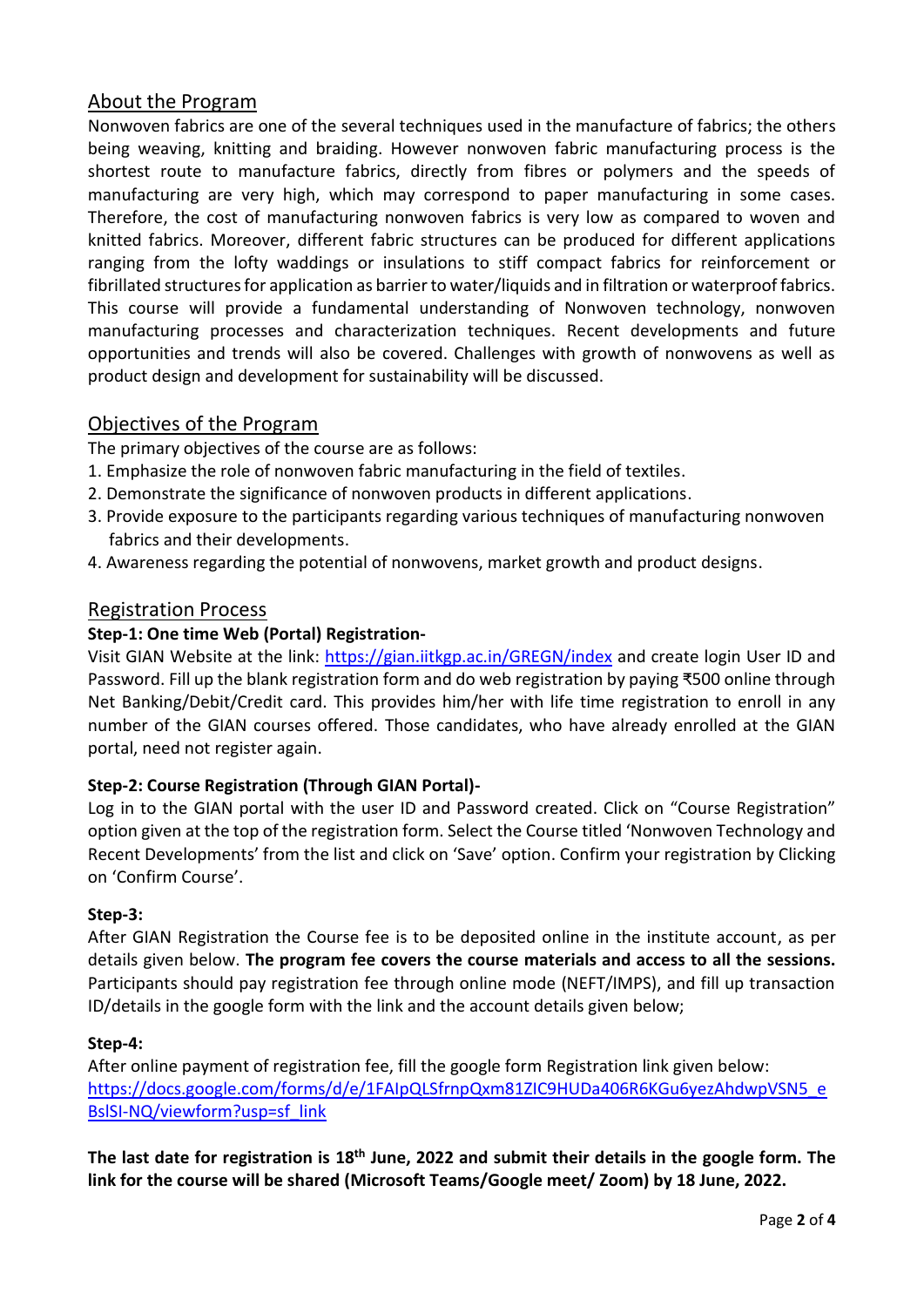| Who can attend | Executives, engineers and researchers from academia, industry and<br>government organizations including R&D Laboratories with a background<br>in textile technology/fibre science<br>Students (B Tech/ M Tech/PhD) and faculty from reputed academic<br>$\bullet$<br>institutions and technical institutions |                                                         |
|----------------|--------------------------------------------------------------------------------------------------------------------------------------------------------------------------------------------------------------------------------------------------------------------------------------------------------------|---------------------------------------------------------|
| <b>Fees</b>    | The participation fee for taking the course would be:<br>Faculty of Academic institutions :<br><b>Students</b><br>Industry<br>Participants from abroad                                                                                                                                                       | <b>Rs. 2000</b><br>Rs. 1000<br><b>Rs. 2500</b><br>\$100 |

#### **Account Detail for Payment of Fee:**

| <b>Bank Name</b>      | Canara Bank                                   |  |
|-----------------------|-----------------------------------------------|--|
| <b>Account Name</b>   | Global Initiative on Academic Networks (GIAN) |  |
| <b>Account Number</b> | 2945101004688                                 |  |
| <b>IFSC Code</b>      | CNRB0002945                                   |  |
| <b>SWIFT</b>          | <b>CNRBINBBBMC</b>                            |  |

#### **Tentative Lecture Schedule**

#### **Day 1**

Lecture 1: (GB) - [Introduction to Nonwovens](http://web.utk.edu/~mse/Textiles/Introduction%20to%20Nonwovens_0503.htm)

Lecture 2: (VM) – [Nonwovens:](http://web.utk.edu/~mse/Textiles/Introduction%20to%20Nonwovens_0503.htm) Classification and methods of manufacturing

Lecture 3: (GB) - Nonwovens Markets and Products

Lecture 4: (GB) - [Fibers and Fiber Consumption in Nonwovens](http://web.utk.edu/~mse/Textiles/Fiber%20and%20fiber%20consumption%20in%20nonwovens.htm)

Lecture 5: (VM) – Web opening and laying techniques - 1

#### **Day 2**

Lecture 6: (VM) – Web opening and laying techniques - 2

Lecture 7: (VM) - Bonding Techniques: Needlepunching Technology - 1

Lecture 8: (VM) - Bonding Techniques: Needlepunching Technology - 2

Lecture 9: (VM) - Bonding Techniques: Developments in Needlepunching Technology

Lecture 10: (VM) – Properties of Needlepunched nonwoven fabrics

#### **Day 3**

Lecture 11: (VM) –Bonding Techniques: Hydro entanglement Technology

Lecture 12: (VM) –Bonding Techniques: Stitch bonding Technology

Lecture 13: (VM) – Chemical Bonding - 1

Lecture 14: (VM) – Chemical Bonding - 2

Lecture 15: (GB) - Thermal Bonding

#### **Day 4**

Lecture 16: (GB) - [Spunbond Technology](http://web.utk.edu/~mse/Textiles/Spunbond%20Technology.htm) - 1

Lecture 17: (GB) - [Spunbond Technology](http://web.utk.edu/~mse/Textiles/Spunbond%20Technology.htm) - 2

Lecture 18: (GB) - Meltblown [Technology](http://web.utk.edu/~mse/Textiles/Spunbond%20Technology.htm)

Lecture 19: (GB) - [Nanofiber Nonwovens](http://web.utk.edu/~mse/Textiles/Nanofiber%20Nonwovens.htm)

Lecture 20: (GB) - Finishing of Nonwovens -1

#### **Day 5**

Lecture 21: (GB) - Testing and Characterization of Nonwovens

Lecture 22: (GB) – Nonwoven Composites

Lecture 23: (GB) - Recent advances, future Opportunities and Trends

Lecture 24: (GB) - Environmental Issues and sustainability

Online Test